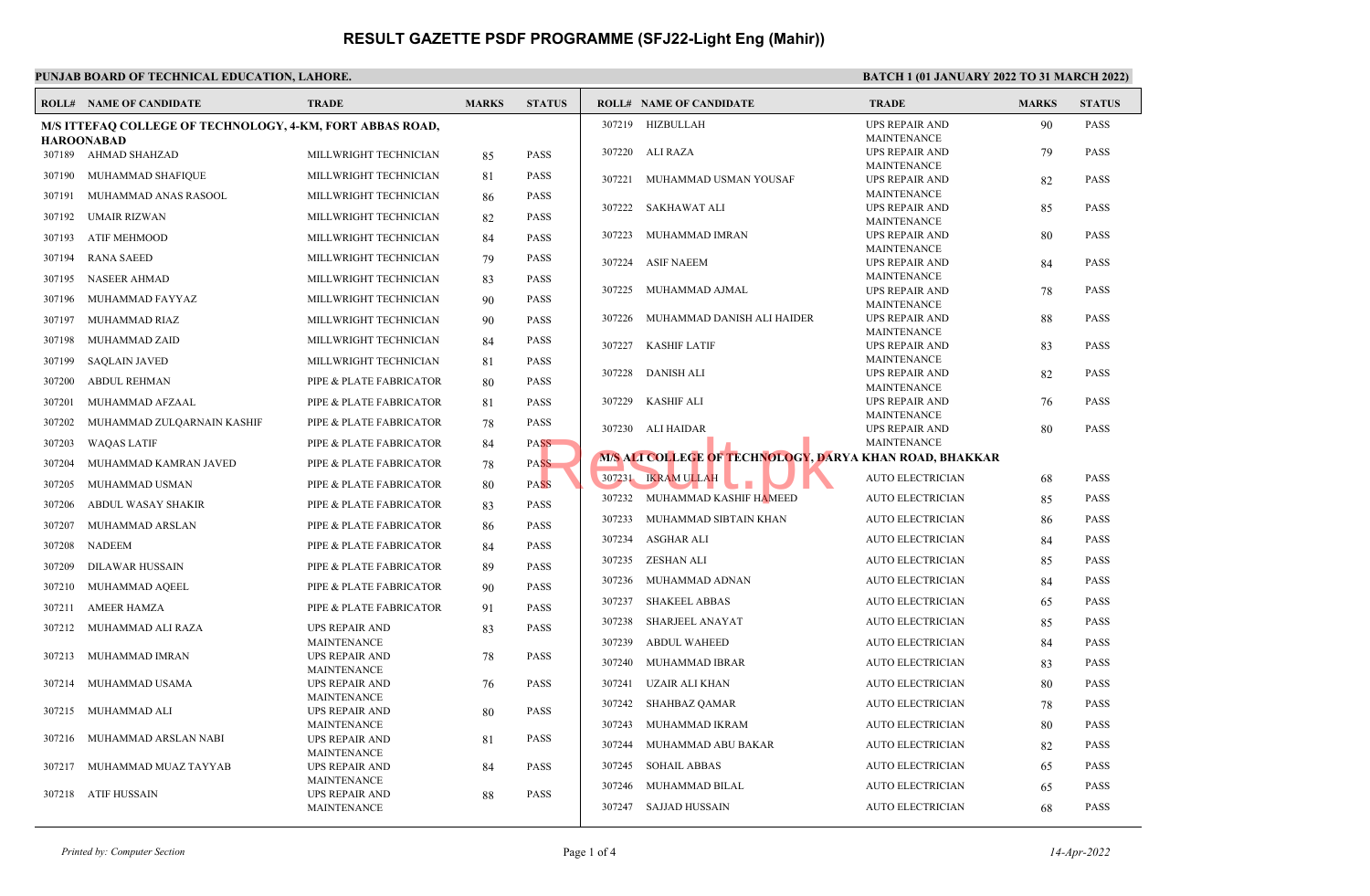## PUNJAB BOARD OF TECHNICAL EDUCATION, LAHORE. **BATCH 1 (01 JANUARY 2022 TO 31 MARCH 2022**)

|        | <b>ROLL# NAME OF CANDIDATE</b> | <b>TRADE</b>            | <b>MARKS</b> | <b>STATUS</b> | <b>ROLL# NAME OF CANDIDATE</b>                                                        | <b>TRADE</b>                                | <b>MARKS</b> | <b>STATUS</b> |
|--------|--------------------------------|-------------------------|--------------|---------------|---------------------------------------------------------------------------------------|---------------------------------------------|--------------|---------------|
| 307248 | MUHAMMAD SHEHZAD               | <b>AUTO ELECTRICIAN</b> | 66           | <b>PASS</b>   | <b>ABDUL RAUF</b><br>307282                                                           | PIPE & PLATE FABRICATOR                     | 83           | <b>PASS</b>   |
| 307249 | MUHAMMAD AZHAR                 | AUTO ELECTRICIAN        | 82           | <b>PASS</b>   | 307283<br><b>ABDUL AZIZ</b>                                                           | <b>UPS REPAIR AND</b>                       | 86           | <b>PASS</b>   |
| 307250 | MUHAMMAD USMAN                 | <b>AUTO ELECTRICIAN</b> | 66           | <b>PASS</b>   | 307284<br><b>INZAMAM ALI</b>                                                          | MAINTENANCE<br><b>UPS REPAIR AND</b>        | 80           | <b>PASS</b>   |
| 307251 | MUHAMMAD USMAN                 | <b>AUTO ELECTRICIAN</b> | 83           | <b>PASS</b>   |                                                                                       | <b>MAINTENANCE</b>                          |              |               |
| 307252 | TOUQEER AHMAD                  | <b>AUTO ELECTRICIAN</b> | 85           | <b>PASS</b>   | 307285<br>MUHAMMAD KASHIF JAVED                                                       | <b>UPS REPAIR AND</b>                       | 78           | <b>PASS</b>   |
| 307253 | MUHAMMAD IBRAHIM               | MILLWRIGHT TECHNICIAN   | 75           | <b>PASS</b>   | 307286<br>MUHAMMAD ARSHAD FAROOQ                                                      | <b>MAINTENANCE</b><br><b>UPS REPAIR AND</b> | 83           | <b>PASS</b>   |
| 307254 | MUHAMMAD TARIQ                 | MILLWRIGHT TECHNICIAN   | 80           | <b>PASS</b>   | <b>TOHEED JAMSHED</b><br>307287                                                       | MAINTENANCE<br><b>UPS REPAIR AND</b>        |              | <b>PASS</b>   |
| 307255 | <b>TOUQIR SIKANDAR</b>         | MILLWRIGHT TECHNICIAN   | 85           | <b>PASS</b>   |                                                                                       | <b>MAINTENANCE</b>                          | 84           |               |
| 307256 | MUHAMMAD SHOAIB                | MILLWRIGHT TECHNICIAN   | 85           | <b>PASS</b>   | 307288<br><b>SAJID NAVEED</b>                                                         | <b>UPS REPAIR AND</b>                       | 85           | <b>PASS</b>   |
| 307257 | ZAHID MUMTAZ                   | MILLWRIGHT TECHNICIAN   | 65           | <b>PASS</b>   | 307289<br>MUHAMMAD YOUNAS                                                             | <b>MAINTENANCE</b><br><b>UPS REPAIR AND</b> | 85           | <b>PASS</b>   |
| 307258 | <b>SHAHVEZ BILAL</b>           | MILLWRIGHT TECHNICIAN   | 75           | <b>PASS</b>   |                                                                                       | <b>MAINTENANCE</b>                          |              |               |
| 307259 | MUHAMMAD SHAHID MUSTAFA        | MILLWRIGHT TECHNICIAN   | 64           | <b>PASS</b>   | 307290<br>MOHSIN REHMAN HAMEED                                                        | <b>UPS REPAIR AND</b><br><b>MAINTENANCE</b> | 86           | <b>PASS</b>   |
| 307260 | <b>ABID HUSSAIN</b>            | MILLWRIGHT TECHNICIAN   | 78           | <b>PASS</b>   | 307291<br><b>DANIAL ADIL</b>                                                          | UPS REPAIR AND                              | 86           | <b>PASS</b>   |
| 307261 | MUHAMMAD ABDULLAH              | MILLWRIGHT TECHNICIAN   | 65           | <b>PASS</b>   | 307292<br><b>SHOAIB OAISER KHAN</b>                                                   | <b>MAINTENANCE</b>                          |              | <b>PASS</b>   |
| 307262 | <b>BABAR HUSSAIN</b>           | MILLWRIGHT TECHNICIAN   | 79           | <b>PASS</b>   |                                                                                       | <b>UPS REPAIR AND</b><br><b>MAINTENANCE</b> | 72           |               |
| 307263 | MUHAMMAD ALI                   | MILLWRIGHT TECHNICIAN   |              | <b>PASS</b>   | 307293<br><b>ZEESHAN ABBAS</b>                                                        | <b>UPS REPAIR AND</b>                       | 86           | <b>PASS</b>   |
|        |                                |                         | 87           |               | <b>USAMA KAREEM</b><br>307294                                                         | <b>MAINTENANCE</b><br><b>UPS REPAIR AND</b> | 77           | <b>PASS</b>   |
| 307264 | MUZAMMIL YASEEN                | MILLWRIGHT TECHNICIAN   | 76           | <b>PASS</b>   |                                                                                       | <b>MAINTENANCE</b>                          |              |               |
| 307265 | MUHAMMAD NAQI                  | MILLWRIGHT TECHNICIAN   | 65           | <b>PASS</b>   | 307295<br>MUHAMMAD MUJAHID ALI                                                        | <b>UPS REPAIR AND</b><br><b>MAINTENANCE</b> | 76           | <b>PASS</b>   |
| 307266 | FARHAN                         | MILLWRIGHT TECHNICIAN   | 79           | <b>PASS</b>   | 307296 MUNEER ABBAS                                                                   | <b>UPS REPAIR AND</b>                       | 82           | <b>PASS</b>   |
| 307267 | AZHAR HASSAN                   | MILLWRIGHT TECHNICIAN   | 64           | <b>PASS</b>   |                                                                                       | <b>MAINTENANCE</b>                          |              |               |
| 307268 | <b>NAVEED HUSSAIN</b>          | MILLWRIGHT TECHNICIAN   | 75           | <b>PASS</b>   | M/S ALI COLLEGE OF TECHNOLOGY, NEAR RAILWAY STATION KAROR LAL<br><b>EASON, LAYYAH</b> |                                             |              |               |
| 307269 | <b>QADEER HUSSAIN</b>          | MILLWRIGHT TECHNICIAN   | 85           | <b>PASS</b>   | 307297 AMJAD HUSSAIN                                                                  | <b>AUTO ELECTRICIAN</b>                     | 96           | <b>PASS</b>   |
| 307270 | <b>RASHID MEHMOOD</b>          | PIPE & PLATE FABRICATOR | 74           | <b>PASS</b>   | 307298<br><b>MUDASSAR ABBAS</b>                                                       | <b>AUTO ELECTRICIAN</b>                     | 94           | <b>PASS</b>   |
| 307271 | MUMTAZ HUSSAIN                 | PIPE & PLATE FABRICATOR | 85           | <b>PASS</b>   | 307299<br><b>FIAZ HUSSAIN</b>                                                         | <b>AUTO ELECTRICIAN</b>                     | 95           | <b>PASS</b>   |
| 307272 | <b>QAMAR ABBAS</b>             | PIPE & PLATE FABRICATOR | 70           | <b>PASS</b>   | 307300<br>MUHAMMAD UMAR FAROOO                                                        | <b>AUTO ELECTRICIAN</b>                     | 90           | <b>PASS</b>   |
| 307273 | <b>GHULAM MUSTAFA</b>          | PIPE & PLATE FABRICATOR | 83           | <b>PASS</b>   | 307301<br>MUHAMMAD ISHFAQ                                                             | <b>AUTO ELECTRICIAN</b>                     | 92           | <b>PASS</b>   |
| 307274 | ASIF NAWAZ RANJHA              | PIPE & PLATE FABRICATOR | 85           | <b>PASS</b>   | 307302<br>MUHAMMAD WAQAS                                                              | <b>AUTO ELECTRICIAN</b>                     | 94           | <b>PASS</b>   |
| 307275 | <b>WASEEM AKHTAR</b>           | PIPE & PLATE FABRICATOR | 72           | <b>PASS</b>   | 307303<br>MUHAMMAD RIZWAN                                                             | <b>AUTO ELECTRICIAN</b>                     | 93           | <b>PASS</b>   |
| 307276 | MUHAMMAD SAQLAIN               | PIPE & PLATE FABRICATOR | 66           | <b>PASS</b>   | MUHAMMAD JALAL<br>307304                                                              | <b>AUTO ELECTRICIAN</b>                     | 96           | <b>PASS</b>   |
| 307277 | MUHAMMAD YASEEN                | PIPE & PLATE FABRICATOR | 65           | <b>PASS</b>   | <b>AFSHAD EJAZ</b><br>307305                                                          | <b>AUTO ELECTRICIAN</b>                     | 94           | <b>PASS</b>   |
| 307278 | MUHAMMAD ALI SHAH              | PIPE & PLATE FABRICATOR | 84           | PASS          | 307306<br>MUHAMMAD QADEER                                                             | <b>AUTO ELECTRICIAN</b>                     | 95           | PASS          |
| 307279 | MUHAMMAD TAYYAB SHAHZAD        | PIPE & PLATE FABRICATOR | 83           | <b>PASS</b>   |                                                                                       |                                             |              |               |
| 307280 | MUHAMMAD FAHAD                 | PIPE & PLATE FABRICATOR | 71           | <b>PASS</b>   | 307307<br><b>JUNAID IQBAL</b>                                                         | <b>AUTO ELECTRICIAN</b>                     | 93           | <b>PASS</b>   |
| 307281 | UBAID ULLAH ANWAR              | PIPE & PLATE FABRICATOR | 78           | <b>PASS</b>   | MUHAMMAD AJMAEEN<br>307308                                                            | <b>AUTO ELECTRICIAN</b>                     | 92           | <b>PASS</b>   |
|        |                                |                         |              |               | 307309<br><b>MUDDASIR ALI</b>                                                         | <b>AUTO ELECTRICIAN</b>                     | 94           | <b>PASS</b>   |

Printed by: Computer Section 14-Apr-2022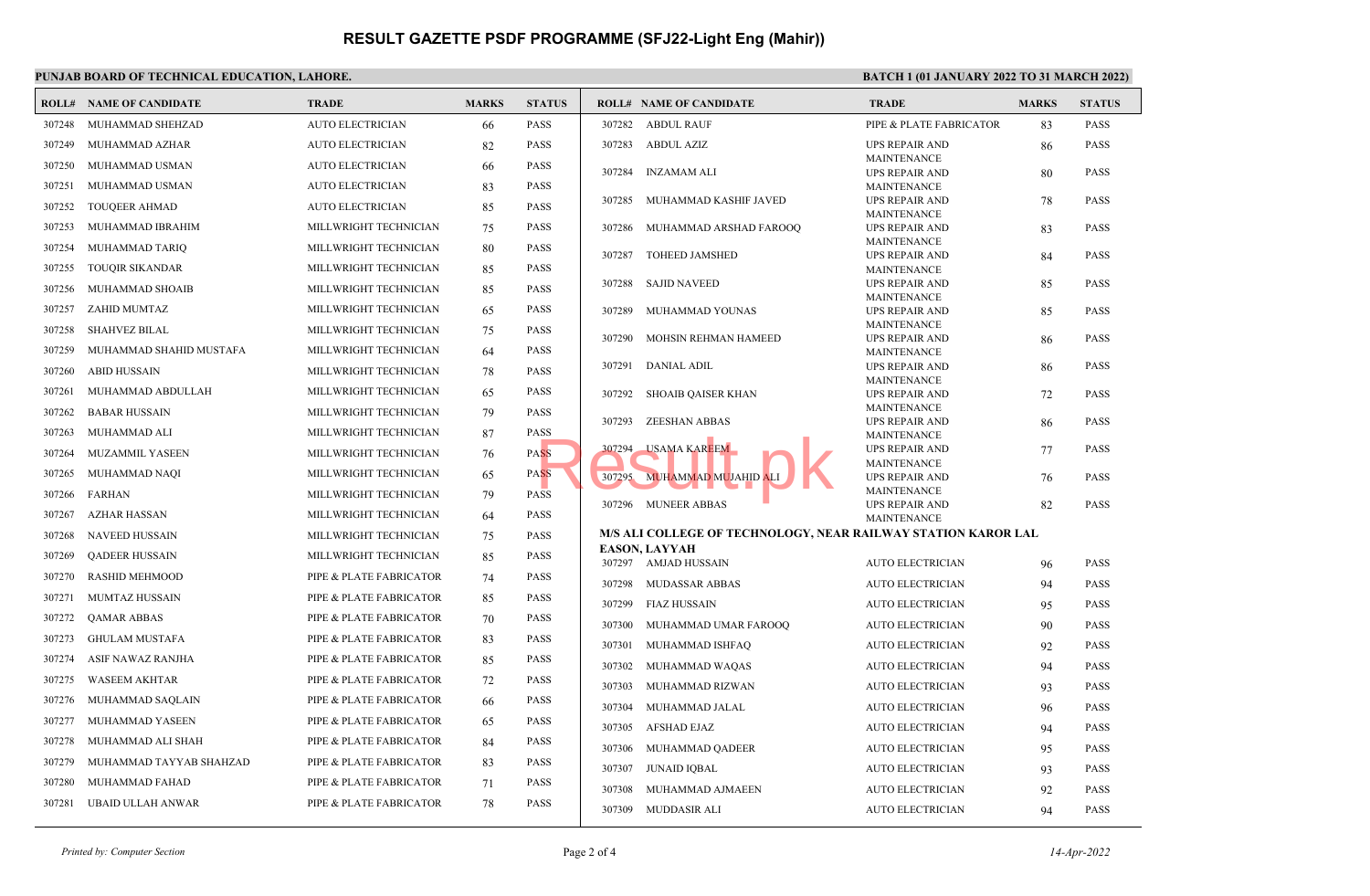### **PUNJAB BOARD OF TECHNICAL EDUCATION, LAHORE. BATCH 1 (01 JANUARY 2022 TO 31 MARCH 2022) ROLL# NAME OF CANDIDATE TRADE MARKS STATUS ROLL# NAME OF CANDIDATE TRADE MARKS STATUS** 307310 MUHAMMAD WAJID AUTO ELECTRICIAN 90 PASS 307311 MUHAMMAD IKRAM AUTO ELECTRICIAN 92 PASS 307312 MUHAMMAD ATIQ UR REHMAN AUTO ELECTRICIAN 92 PASS 307313 KHIZER ABBAS AUTO ELECTRICIAN 91 PASS 307314 AHMAD TASLEEM RAJA AUTO ELECTRICIAN 94 PASS 307315 FARMAN ALI AUTO ELECTRICIAN 92 PASS 307316 AHSAN ALI AUTO ELECTRICIAN 90 PASS 307317 MAZHAR ABBAS AUTO ELECTRICIAN 91 PASS 307318 MUHAMMAD HASEEB MILLWRIGHT TECHNICIAN 94 PASS 307319 ZAFAR HASNAIN MILLWRIGHT TECHNICIAN 92 PASS 307320 MUHAMMAD ILAYS MILLWRIGHT TECHNICIAN 91 PASS 307321 SYED LAL SHAH MILLWRIGHT TECHNICIAN 90 PASS 307322 GHULAM MUSTAFA MILLWRIGHT TECHNICIAN 93 PASS 307323 AHMAD RAZA MILLWRIGHT TECHNICIAN 92 PASS 307324 MUHAMMAD KASHIF MILLWRIGHT TECHNICIAN 89 PASS 307325 MUHAMMAD MATEEN KHAN MILLWRIGHT TECHNICIAN 88 PASS 307326 TASAWAR ABBAS MILLWRIGHT TECHNICIAN 94 PASS 307327 WAQAR UL HASSAN MILLWRIGHT TECHNICIAN 91 PASS 307328 MUHAMMAD SAQLAIN MILLWRIGHT TECHNICIAN 94 PASS 307329 MUHAMMAD SAQLAIN MILLWRIGHT TECHNICIAN 90 PASS 307330 GHULAM MUSTAFA MILLWRIGHT TECHNICIAN 92 PASS 307331 MUHAMMAD IMTIAZ MILLWRIGHT TECHNICIAN 88 PASS 307332 MUHAMMAD ASIF MILLWRIGHT TECHNICIAN 91 PASS 307333 ZULIFQAR ALI MILLWRIGHT TECHNICIAN 94 PASS 307334 HASAN RAZA PIPE & PLATE FABRICATOR 90 PASS 307335 MUHAMMAD SHAUKAT NAWAZ PIPE & PLATE FABRICATOR 88 PASS 307336 MUHAMMAD HASSAN PIPE & PLATE FABRICATOR 94 PASS 307337 MUHAMMAD YASIR NAWAZ PIPE & PLATE FABRICATOR 91 PASS 307338 MUHAMMAD HASNAIN NAWAZ PIPE & PLATE FABRICATOR 90 PASS 307339 MAZHAR ABBAS PIPE & PLATE FABRICATOR 86 PASS 307340 MUHAMMAD UMAR FAROOQ PIPE & PLATE FABRICATOR 92 PASS 307341 MUHAMMAD KHALIL PIPE & PLATE FABRICATOR 94 PASS 307342 MUBASHIR TARIQ PIPE & PLATE FABRICATOR 93 PASS 307343 SABIR HUSSAIN PIPE & PLATE FABRICATOR 96 PASS 307344 TANZEEL AHMAD PIPE & PLATE FABRICATOR 95 PASS 307345 TAHIR RASHEED PIPE & PLATE FABRICATOR 92 PASS 307346 ROSHEN ZAMEER PIPE & PLATE FABRICATOR 88 PASS 307347 MUHAMMAD TALHA HAMEED PIPE & PLATE FABRICATOR 87 PASS 307348 RANA ABDUL AHAD PIPE & PLATE FABRICATOR 89 PASS 307349 WASIM ABBAS PIPE & PLATE FABRICATOR 90 PASS 307350 SHOUKAT IQBAL PIPE & PLATE FABRICATOR 89 PASS 307351 USMAN ALI PIPE & PLATE FABRICATOR 89 PASS **THE PROFESSIONAL INSTITUTE, WEST CANAL ROAD, NEAR PULL SHEIKH JALU, LAYYAH** UPS REPAIR AND 95 PASS MAINTENANCE 307352 AHMAD ALI UPS REPAIR AND 88 PASS MAINTENANCE 307353 MUHAMMAD UMAIR QARNI UPS REPAIR AND 86 PASS MAINTENANCE 307354 SANA ULLAH UPS REPAIR AND 95 PASS MAINTENANCE 307355 RASHID IJAZ UPS REPAIR AND 86 PASS MAINTENANCE 307356 KAMRAN NAWAZ UPS REPAIR AND 88 PASS MAINTENANCE 307357 MUHAMMAD YOUSAF UPS REPAIR AND 86 PASS MAINTENANCE 307358 MUHAMMAD SHAKIR UPS REPAIR AND 90 PASS MAINTENANCE 307359 MUHAMMAD YOUNIS UPS REPAIR AND 88 PASS MAINTENANCE 307360 TARIQ BILAL UPS REPAIR AND 88 PASS MAINTENANCE 307361 MUHAMMAD USMAN UPS REPAIR AND 86 PASS MAINTENANCE 307362 MUHAMMAD ARSLAN UPS REPAIR AND 95 PASS MAINTENANCE 307363 MUHAMMAD YOUSAF UPS REPAIR AND 89 PASS MAINTENANCE 307364 MUHAMMAD ASIF UPS REPAIR AND 90 PASS MAINTENANCE 307365 SHAKEEL AHMAD UPS REPAIR AND 95 PASS MAINTENANCE 307366 MUHAMMAD RAOUF BABAR UPS REPAIR AND 86 PASS MAINTENANCE 307367 MUHAMMAD AMIR UPS REPAIR AND 95 PASS MAINTENANCE 307368 NIAZ HUSSAIN UPS REPAIR AND 86 PASS MAINTENANCE 307369 JAFER HUSSAIN SSS SUSSO KAWAKA NAWAZ